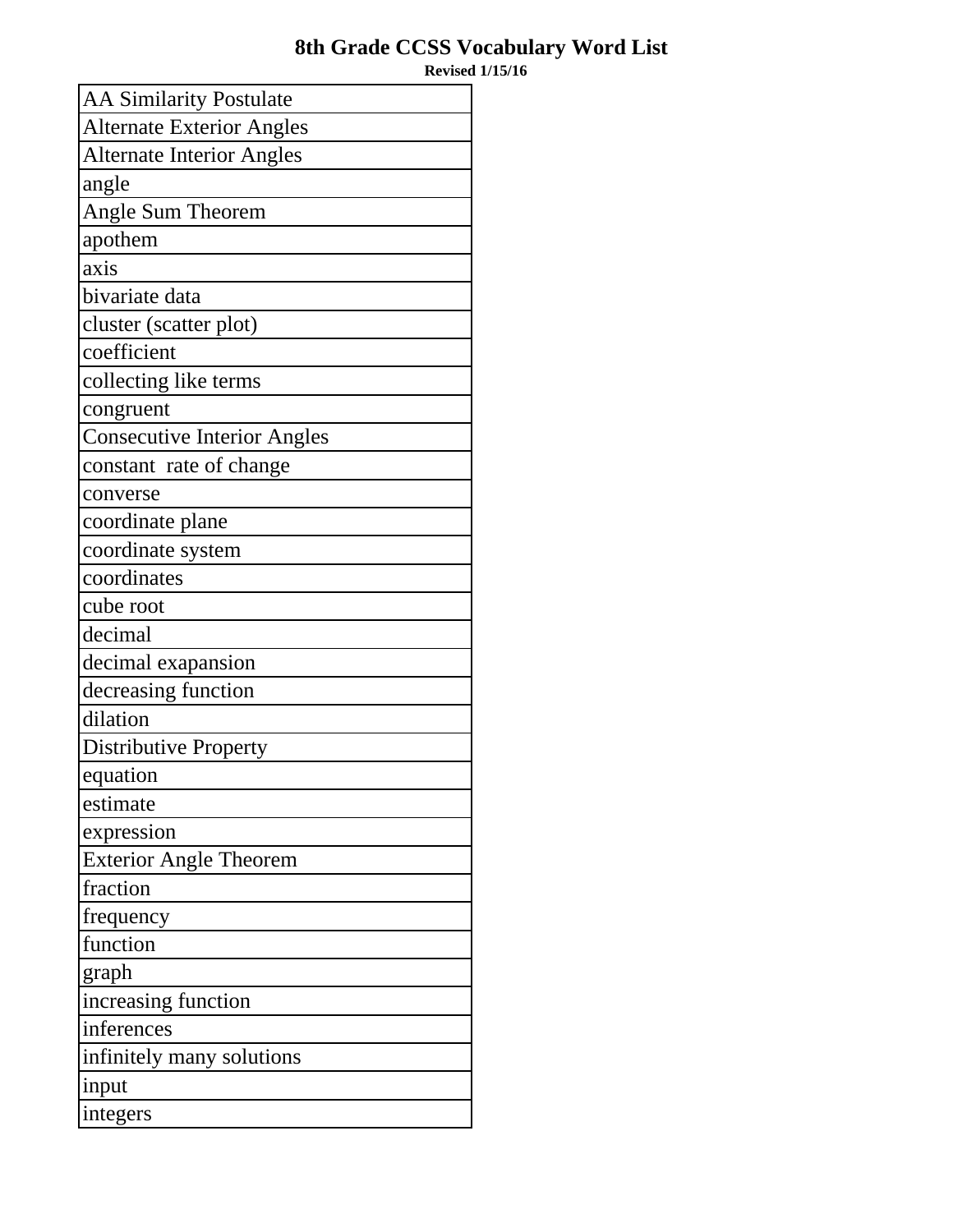## **8th Grade CCSS Vocabulary Word List**

**Revised 1/15/16**

| integer exponents                   |
|-------------------------------------|
| intercept                           |
| irrational numbers                  |
| line                                |
| line of best fit                    |
| line segment                        |
| linear equation                     |
| linear function                     |
| linear relationship                 |
| negative association                |
| no solution                         |
| nonlinear association               |
| nonlinear function                  |
| non-vertical line                   |
| number line                         |
| ordered pair                        |
| origin                              |
| outlier (scatter plot)              |
| output                              |
| parallel lines                      |
| perfect square                      |
| positive association                |
| power of ten                        |
| proof                               |
| proportional relationships          |
| <b>Pythagorean Theorem</b>          |
| <b>Pythagorean Theorem Converse</b> |
| qualitative                         |
| radicals                            |
| rate of change                      |
| rational number                     |
| reflection                          |
| relative frequency table            |
| repeating decimal                   |
| rotation                            |
| scale factor                        |
| scatter plot                        |